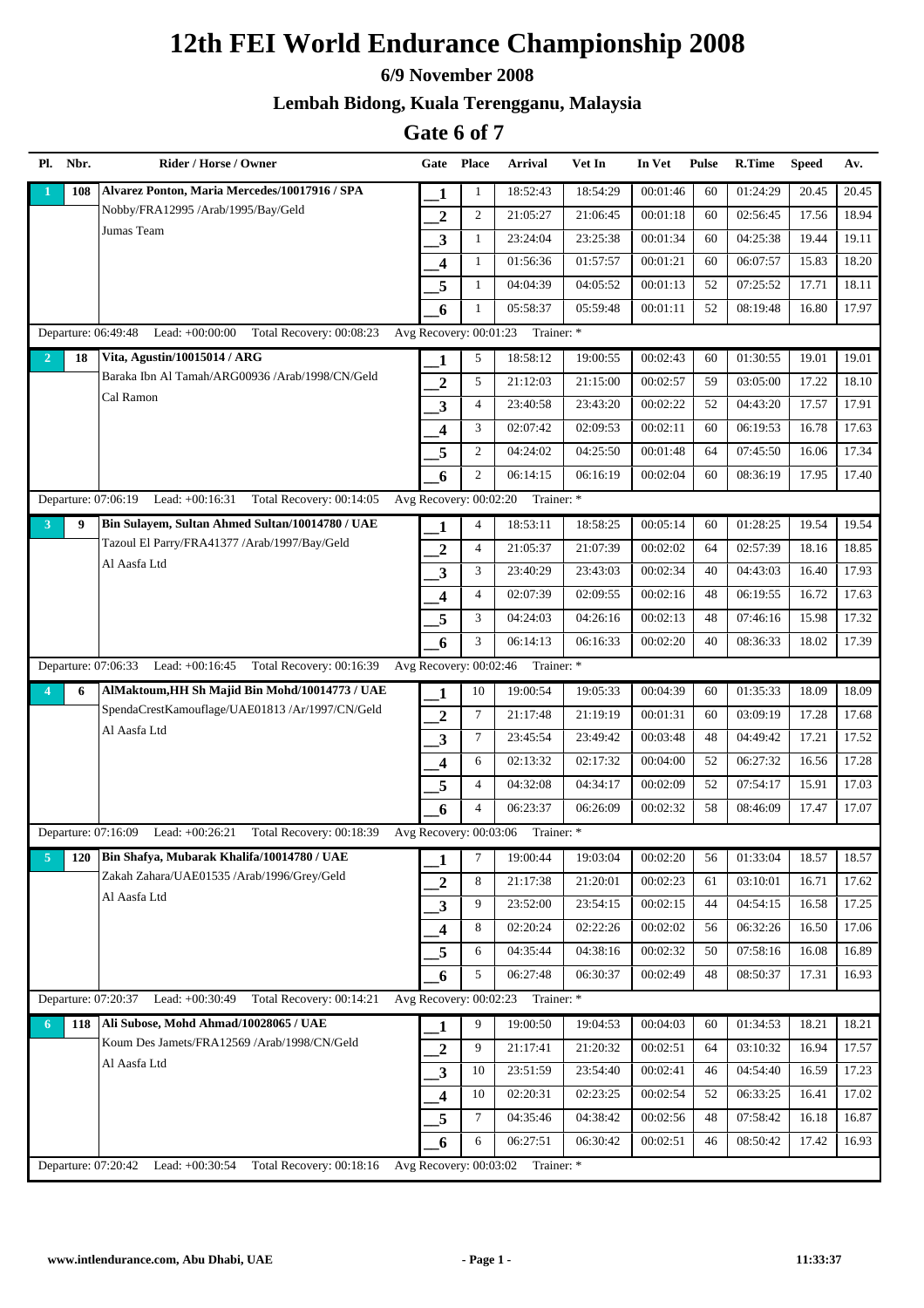#### **6/9 November 2008**

### **Lembah Bidong, Kuala Terengganu, Malaysia**

| Pl.            | Nbr. | Rider / Horse / Owner                                                                             |                          | Gate Place | <b>Arrival</b>                    | Vet In   | In Vet   | <b>Pulse</b> | R.Time   | <b>Speed</b> | Av.   |
|----------------|------|---------------------------------------------------------------------------------------------------|--------------------------|------------|-----------------------------------|----------|----------|--------------|----------|--------------|-------|
|                | 119  | Bin Huzaim, Abdulla Thani/10032533 / UAE                                                          | 1                        | 8          | 19:00:49                          | 19:04:20 | 00:03:31 | 52           | 01:34:20 | 18.32        | 18.32 |
|                |      | Castlebar Kadeen/AUS01654 /Arab/1997/Grey/Mare                                                    | $\overline{2}$           | 12         | 21:17:44                          | 21:22:58 | 00:05:14 | 56           | 03:12:58 | 16.42        | 17.35 |
|                |      | Al Aasfa Ltd                                                                                      | 3                        | 11         | 23:51:57                          | 23:54:41 | 00:02:44 | 48           | 04:54:41 | 16.99        | 17.23 |
|                |      |                                                                                                   | 4                        | 9          | 02:20:28                          | 02:23:14 | 00:02:46 | 44           | 06:33:14 | 16.44        | 17.03 |
|                |      |                                                                                                   | 5                        | 8          | 04:35:45                          | 04:38:46 | 00:03:01 | 52           | 07:58:46 | 16.13        | 16.87 |
|                |      |                                                                                                   | 6                        | 7          | 06:27:49                          | 06:31:11 | 00:03:22 | 48           | 08:51:11 | 17.29        | 16.91 |
|                |      | Departure: 07:21:11 Lead: +00:31:23 Total Recovery: 00:20:38                                      | Avg Recovery: 00:03:26   |            | Trainer: *                        |          |          |              |          |              |       |
| 8              | 35   | Jaumotte, Rachel/10021953 / BEL                                                                   | 1                        | 15         | 19:06:55                          | 19:10:27 | 00:03:32 | 64           | 01:40:27 | 17.20        | 17.20 |
|                |      | Rukban Dikruhu MMN/BA4196 /Arab/1998/CN/Geld                                                      | $\overline{2}$           | 10         | 21:19:53                          | 21:22:38 | 00:02:45 | 60           | 03:12:38 | 17.57        | 17.38 |
|                |      | Rachel Jaumotte                                                                                   | 3                        | 6          | 23:46:24                          | 23:49:38 | 00:03:14 | 52           | 04:49:38 | 17.81        | 17.53 |
|                |      |                                                                                                   | 4                        | 5          | 02:13:38                          | 02:16:51 | 00:03:13 | 48           | 06:26:51 | 16.66        | 17.31 |
|                |      |                                                                                                   | 5                        | 5          | 04:32:09                          | 04:35:33 | 00:03:24 | 54           | 07:55:33 | 15.56        | 16.98 |
|                |      |                                                                                                   | 6                        | 8          | 06:36:01                          | 06:39:31 | 00:03:30 | 48           | 08:59:31 | 14.16        | 16.65 |
|                |      | Departure: 07:29:31<br>Lead: +00:39:43<br>Total Recovery: 00:19:38                                |                          |            | Avg Recovery: 00:03:16 Trainer: * |          |          |              |          |              |       |
| $\overline{9}$ | 26   | Al Doseri, Ghazi Mohd Ahmed/10017477 / BHR                                                        | 1                        | 15         | 19:07:35                          | 19:10:27 | 00:02:52 | 60           | 01:40:27 | 17.20        | 17.20 |
|                |      | Mexico/BRN40066 /A-Arab/1998/L Bay/Geld                                                           | $\overline{2}$           | 16         | 21:20:56                          | 21:23:59 | 00:03:03 | 58           | 03:13:59 | 17.32        | 17.26 |
|                |      | Royal Endurance Team of Bahrain                                                                   | $\overline{\mathbf{3}}$  | 16         | 23:54:57                          | 23:58:38 | 00:03:41 | 52           | 04:58:38 | 16.51        | 17.00 |
|                |      |                                                                                                   | 4                        | 14         | 02:25:58                          | 02:29:39 | 00:03:41 | 50           | 06:39:39 | 16.04        | 16.75 |
|                |      |                                                                                                   | 5                        | 10         | 04:44:35                          | 04:47:48 | 00:03:13 | 52           | 08:07:48 | 15.65        | 16.56 |
|                |      |                                                                                                   | 6                        | 9          | 06:36:35                          | 06:39:58 | 00:03:23 | 56           | 08:59:58 | 17.37        | 16.63 |
|                |      | Lead: $+00:40:10$<br>Total Recovery: 00:19:53<br>Departure: 07:29:58                              | Avg Recovery: 00:03:18   |            | Trainer: *                        |          |          |              |          |              |       |
| 10             | 13   | AlKhalifa, HH Sh Nasser Bin Hamad/10018838 / BHR                                                  | 1                        | 29         | 19:07:32                          | 19:13:46 | 00:06:14 | 60           | 01:43:46 | 16.65        | 16.65 |
|                |      | Basic Instinct/BLU41210AERA /Arab/1993/Grey/Geld                                                  | $\overline{2}$           | 33         | 21:29:59                          | 21:33:09 | 00:03:10 | 64           | 03:23:09 | 16.30        | 16.48 |
|                |      | <b>ISN</b>                                                                                        | 3                        | 26         | 00:02:04                          | 00:11:09 | 00:09:05 | 60           | 05:11:09 | 16.00        | 16.31 |
|                |      |                                                                                                   | $\overline{\mathbf{4}}$  | 15         | 02:32:35                          | 02:36:50 | 00:04:15 | 52           | 06:46:50 | 16.93        | 16.46 |
|                |      |                                                                                                   | 5                        | 11         | 04:47:36                          | 04:50:55 | 00:03:19 | 48           | 08:10:55 | 16.41        | 16.45 |
|                |      |                                                                                                   | 6                        | 10         | 06:32:32                          | 06:41:41 | 00:09:09 | 58           | 09:01:41 | 17.85        | 16.58 |
|                |      | Departure: 07:31:41 Lead: +00:41:53<br>Total Recovery: 00:35:12 Avg Recovery: 00:05:52 Trainer: * |                          |            |                                   |          |          |              |          |              |       |
| 11             | 96   | Al Suwaidi, Mohd Sultan / QTR                                                                     | 1                        | 50         | 19:18:53                          | 19:21:10 | 00:02:17 | 56           | 01:51:10 | 15.54        | 15.54 |
|                |      | Lasan/FRA41807 /Ar/1999/Bay/Geld                                                                  | $\boldsymbol{2}$         | 42         | 21:40:02                          | 21:43:31 | 00:03:29 | 64           | 03:33:31 | 15.83        | 15.68 |
|                |      | Al Shaqab Endurance Team                                                                          | 3                        | 34         | 00:15:32                          | 00:18:04 | 00:02:32 | 60           | 05:18:04 | 16.53        | 15.96 |
|                |      |                                                                                                   | 4                        | 20         | 02:41:44                          | 02:43:51 | 00:02:07 | 56           | 06:53:51 | 16.91        | 16.18 |
|                |      |                                                                                                   | 5                        | 12         | 04:57:00                          | 04:59:40 | 00:02:40 | 48           | 08:19:40 | 16.08        | 16.16 |
|                |      |                                                                                                   | 6                        | 11         | 06:48:10                          | 06:50:11 | 00:02:01 | 50           | 09:10:11 | 17.93        | 16.32 |
|                |      | Departure: 07:40:11<br>Lead: $+00:50:23$<br>Total Recovery: 00:15:06                              | Avg Recovery: $00:02:31$ |            | Trainer: *                        |          |          |              |          |              |       |
| 12             | 94   | Abugnaim, Faleh Nasser/10030717 / OTR                                                             | 1                        | 49         | 19:18:42                          | 19:21:08 | 00:02:26 | 60           | 01:51:08 | 15.55        | 15.55 |
|                |      | Leonardo/FRA42703 /Arab/1999/Bay/Geld                                                             | $\overline{\mathbf{2}}$  | 43         | 21:40:26                          | 21:43:37 | 00:03:11 | 60           | 03:33:37 | 15.81        | 15.67 |
|                |      | Al Shaqab Endurance Team                                                                          | 3                        | 36         | 00:15:25                          | 00:18:29 | 00:03:04 | 60           | 05:18:29 | 16.48        | 15.94 |
|                |      |                                                                                                   | 4                        | 22         | 02:41:51                          | 02:44:20 | 00:02:29 | 60           | 06:54:20 | 16.90        | 16.16 |
|                |      |                                                                                                   | 5                        | 13         | 04:57:04                          | 05:00:08 | 00:03:04 | 56           | 08:20:08 | 16.08        | 16.15 |
|                |      |                                                                                                   | 6                        | 12         | 06:47:03                          | 06:50:16 | 00:03:13 | 52           | 09:10:16 | 18.07        | 16.32 |
|                |      | Departure: 07:40:16<br>Lead: +00:50:28<br>Total Recovery: 00:17:27                                | Avg Recovery: 00:02:54   |            | Trainer: *                        |          |          |              |          |              |       |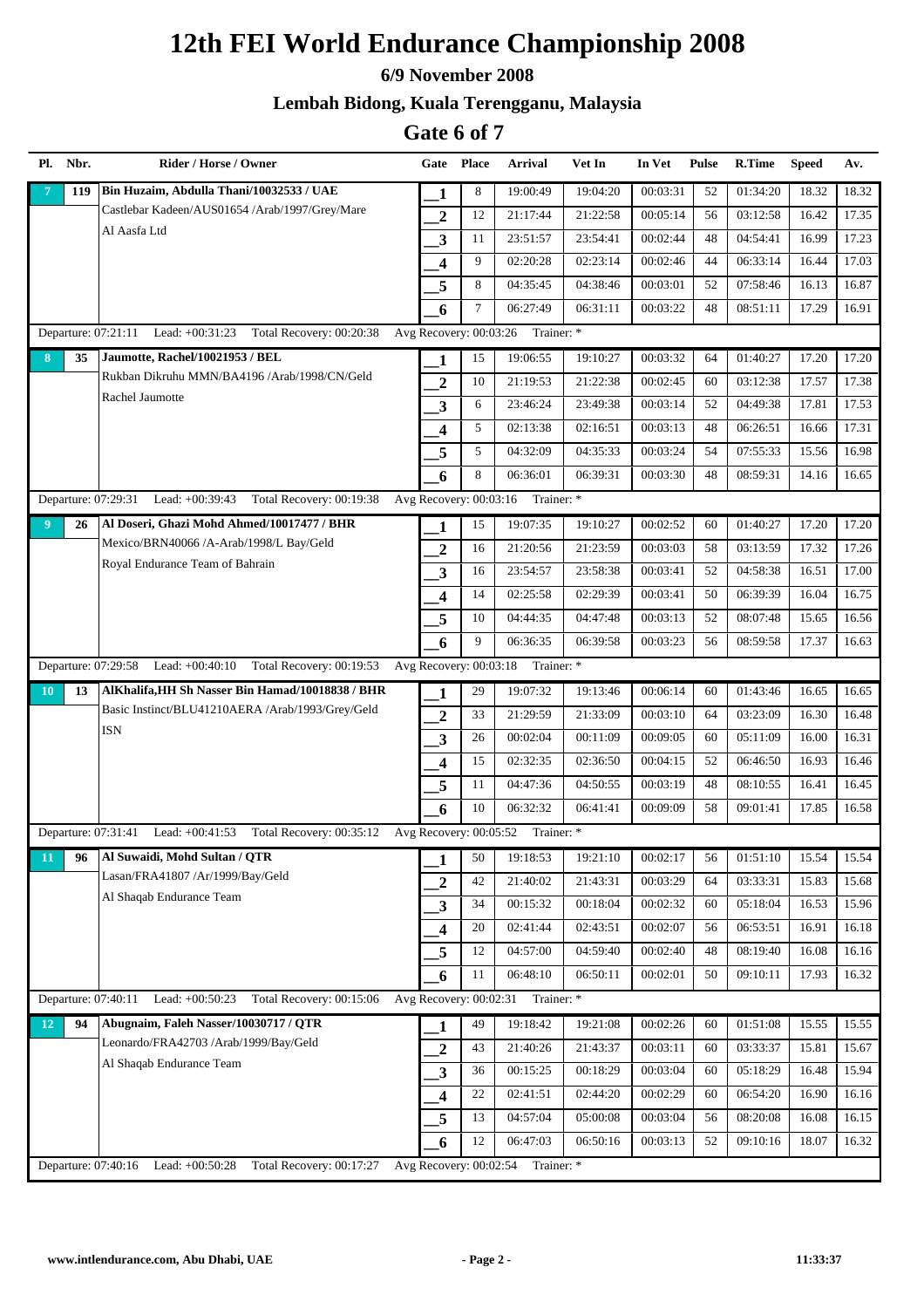#### **6/9 November 2008**

### **Lembah Bidong, Kuala Terengganu, Malaysia**

| Pl. Nbr.  | Rider / Horse / Owner                                                 | Gate Place              |    | Arrival                           | Vet In   | In Vet   | <b>Pulse</b> | R.Time   | <b>Speed</b> | Av.   |
|-----------|-----------------------------------------------------------------------|-------------------------|----|-----------------------------------|----------|----------|--------------|----------|--------------|-------|
| 99<br>13  | Beer, Atta Mohammed/10013979 / OTR                                    | 1                       | 47 | 19:18:55                          | 19:20:49 | 00:01:54 | 56           | 01:50:49 | 15.59        | 15.59 |
|           | EpsonDeLaBruiskaie/BEL11514 /P-A/1997/Bay/Geld                        | $\overline{2}$          | 45 | 21:40:33                          | 21:44:02 | 00:03:29 | 52           | 03:34:02 | 15.70        | 15.64 |
|           | Al Shaqab Endurance Team                                              | $\mathbf{3}$            | 35 | 00:15:27                          | 00:18:25 | 00:02:58 | 48           | 05:18:25 | 16.55        | 15.94 |
|           |                                                                       | $\overline{\mathbf{4}}$ | 23 | 02:41:48                          | 02:44:59 | 00:03:11 | 50           | 06:54:59 | 16.78        | 16.14 |
|           |                                                                       | 5                       | 14 | 04:57:14                          | 05:00:31 | 00:03:17 | 52           | 08:20:31 | 16.13        | 16.14 |
|           |                                                                       | 6                       | 13 | 06:47:09                          | 06:50:28 | 00:03:19 | 54           | 09:10:28 | 18.14        | 16.32 |
|           | Departure: 07:40:28<br>Lead: +00:50:40 Total Recovery: 00:18:08       | Avg Recovery: 00:03:01  |    | Trainer: *                        |          |          |              |          |              |       |
| 54<br>14  | Benoit, Philippe/10019322 / FRA                                       | 1                       | 30 | 19:07:06                          | 19:13:55 | 00:06:49 | 64           | 01:43:55 | 16.63        | 16.63 |
|           | Akim Du Boulve/FRA13378 /Arab/1998/Roan/Geld                          | $\overline{2}$          | 21 | 21:20:03                          | 21:25:11 | 00:05:08 | 64           | 03:15:11 | 17.75        | 17.15 |
|           | Philippe Benoit                                                       | $\overline{\mathbf{3}}$ | 25 | 00:05:39                          | 00:08:34 | 00:02:55 | 60           | 05:08:34 | 15.24        | 16.45 |
|           |                                                                       | 4                       | 16 | 02:32:24                          | 02:37:57 | 00:05:33 | 60           | 06:47:57 | 16.30        | 16.41 |
|           |                                                                       | 5                       | 15 | 05:00:00                          | 05:03:16 | 00:03:16 | 60           | 08:23:16 | 14.48        | 16.05 |
|           |                                                                       | 6                       | 14 | 07:01:28                          | 07:03:37 | 00:02:09 | 52           | 09:23:37 | 15.01        | 15.94 |
|           | Departure: 07:53:37 Lead: +01:03:49<br>Total Recovery: 00:25:50       | Avg Recovery: 00:04:18  |    | Trainer: *                        |          |          |              |          |              |       |
| 15<br>55  | Denayer, Caroline/10018182 / FRA                                      | 1                       | 23 | 19:08:45                          | 19:11:43 | 00:02:58 | 56           | 01:41:43 | 16.99        | 16.99 |
|           | Gwellik Du Parc/FRA09102 /Arab/1994/Chestnut/Geld                     | $\overline{2}$          | 17 | 21:20:39                          | 21:24:00 | 00:03:21 | 60           | 03:14:00 | 17.56        | 17.26 |
|           | Caroline Denayer Gad                                                  | $\overline{\mathbf{3}}$ | 14 | 23:54:56                          | 23:58:15 | 00:03:19 | 52           | 04:58:15 | 16.58        | 17.02 |
|           |                                                                       | $\overline{\mathbf{4}}$ | 12 | 02:25:57                          | 02:29:05 | 00:03:08 | 62           | 06:39:05 | 16.07        | 16.78 |
|           |                                                                       | 5                       | 16 | 05:00:10                          | 05:04:28 | 00:04:18 | 58           | 08:24:28 | 13.10        | 16.01 |
|           |                                                                       | 6                       | 15 | 07:09:05                          | 07:10:57 | 00:01:52 | 50           | 09:30:57 | 13.63        | 15.73 |
|           | Lead: +01:11:09<br>Total Recovery: 00:18:56<br>Departure: 08:00:57    | Avg Recovery: 00:03:09  |    | Trainer: *                        |          |          |              |          |              |       |
| 113<br>16 | Zabalua Dorronsoro, Jon/10019609 / SPA                                | 1                       | 41 | 19:12:52                          | 19:16:20 | 00:03:28 | 62           | 01:46:20 | 16.25        | 16.25 |
|           | IO/FRA10711 /./1993/Bay/Mare                                          | $\overline{2}$          | 38 | 21:30:16                          | 21:38:31 | 00:08:15 | 60           | 03:28:31 | 15.85        | 16.06 |
|           | Jesus Maria Zabalua Otegi                                             | 3                       | 33 | 00:13:41                          | 00:17:42 | 00:04:01 | 40           | 05:17:42 | 15.83        | 15.98 |
|           |                                                                       | $\boldsymbol{4}$        | 24 | 02:42:32                          | 02:46:20 | 00:03:48 | 44           | 06:56:20 | 16.42        | 16.08 |
|           |                                                                       | 5                       | 18 | 05:03:14                          | 05:08:07 | 00:04:53 | 46           | 08:28:07 | 15.04        | 15.89 |
|           |                                                                       | 6                       | 16 | 07:09:06                          | 07:14:42 | 00:05:36 | 52           | 09:34:42 | 13.61        | 15.63 |
|           | Departure: 08:04:42 Lead: +01:14:54 Total Recovery: 00:30:01          |                         |    | Avg Recovery: 00:05:00 Trainer: * |          |          |              |          |              |       |
| 17<br>91  | Costa, Ana Margarida/10021314 / POR                                   | 1                       | 24 | 19:06:13                          | 19:12:31 | 00:06:18 | 62           | 01:42:31 | 16.86        | 16.86 |
|           | Gozlane Du Somail/POR01727 /Selle/1994/Grey/Mare<br>Josa Manuel Costa | $\boldsymbol{2}$        | 25 | 21:25:48                          | 21:28:28 | 00:02:40 | 60           | 03:18:28 | 16.88        | 16.87 |
|           |                                                                       | $\mathbf{3}$            | 24 | 00:03:46                          | 00:06:49 | 00:03:03 | 52           | 05:06:49 | 15.95        | 16.54 |
|           |                                                                       | $\boldsymbol{4}$        | 29 | 02:52:54                          | 02:57:50 | 00:04:56 | 56           | 07:07:50 | 13.39        | 15.65 |
|           |                                                                       | 5                       | 20 | 05:12:36                          | 05:16:45 | 00:04:09 | 52           | 08:36:45 | 15.52        | 15.63 |
|           |                                                                       | 6                       | 17 | 07:08:03                          | 07:15:11 | 00:07:08 | 64           | 09:35:11 | 15.51        | 15.62 |
|           | Departure: 08:05:11<br>Lead: $+01:15:23$ Total Recovery: $00:28:14$   | Avg Recovery: 00:04:42  |    | Trainer: *                        |          |          |              |          |              |       |
| 18<br>93  | Raposo, Joao/10014058 / POR                                           | 1                       | 14 | 19:06:18                          | 19:09:49 | 00:03:31 | 56           | 01:39:49 | 17.31        | 17.31 |
|           | Quinza/POR02338 /P-Arab/1997/Bay/Mare                                 | $\overline{2}$          | 22 | 21:23:19                          | 21:26:16 | 00:02:57 | 60           | 03:16:16 | 16.80        | 17.06 |
|           | Joao Serra Raposo                                                     | $\mathbf{3}$            | 21 | 00:03:43                          | 00:06:10 | 00:02:27 | 48           | 05:06:10 | 15.72        | 16.58 |
|           |                                                                       | $\overline{\mathbf{4}}$ | 27 | 02:52:56                          | 02:55:51 | 00:02:55 | 48           | 07:05:51 | 13.54        | 15.72 |
|           |                                                                       | 5                       | 19 | 05:12:37                          | 05:15:16 | 00:02:39 | 48           | 08:35:16 | 15.43        | 15.67 |
|           |                                                                       | 6                       | 18 | 07:12:05                          | 07:15:38 | 00:03:33 | 56           | 09:35:38 | 15.01        | 15.60 |
|           | Departure: 08:05:38<br>Lead: $+01:15:50$<br>Total Recovery: 00:18:02  | Avg Recovery: 00:03:00  |    | Trainer: *                        |          |          |              |          |              |       |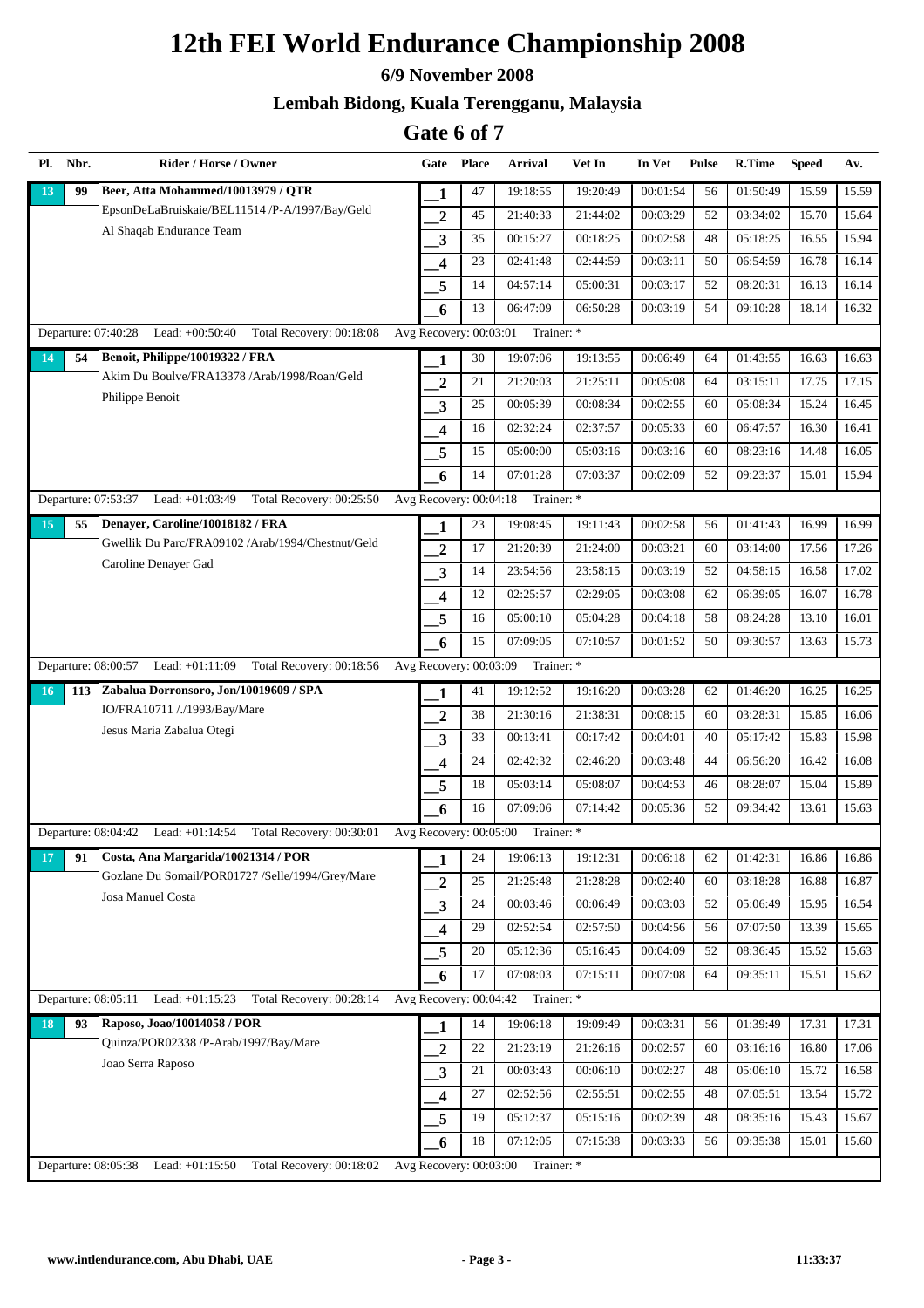#### **6/9 November 2008**

### **Lembah Bidong, Kuala Terengganu, Malaysia**

| Pl. Nbr.            | Rider / Horse / Owner                                                |                         | Gate Place | Arrival                           | Vet In   | In Vet     | Pulse | R.Time   | <b>Speed</b> | Av.   |
|---------------------|----------------------------------------------------------------------|-------------------------|------------|-----------------------------------|----------|------------|-------|----------|--------------|-------|
| 20<br>19            | Mcgaffin, Kristie/10013830 / AUS                                     | 1                       | 18         | 19:07:22                          | 19:10:38 | 00:03:16   | 62    | 01:40:38 | 17.17        | 17.17 |
|                     | Tierview Maverick/AUS01655 /P-Arab/1997/Bay/Geld                     | $\overline{2}$          | 29         | 21:27:41                          | 21:30:05 | 00:02:24   | 64    | 03:20:05 | 16.29        | 16.73 |
|                     | Margaret Wade                                                        | $\mathbf{3}$            | 29         | 00:09:32                          | 00:13:02 | 00:03:30   | 58    | 05:13:02 | 15.30        | 16.22 |
|                     |                                                                      | $\overline{\mathbf{4}}$ | 25         | 02:51:01                          | 02:54:16 | 00:03:15   | 48    | 07:04:16 | 14.56        | 15.78 |
|                     |                                                                      | 5                       | 21         | 05:16:58                          | 05:19:39 | 00:02:41   | 52    | 08:39:39 | 14.47        | 15.54 |
|                     |                                                                      | 6                       | 19         | 07:19:40                          | 07:22:13 | 00:02:33   | 52    | 09:42:13 | 14.48        | 15.43 |
|                     | Departure: 08:12:13 Lead: +01:22:25 Total Recovery: 00:17:39         | Avg Recovery: 00:02:56  |            | Trainer: *                        |          |            |       |          |              |       |
| 127<br><b>20</b>    | Worthington, Janice/10014023 / USA                                   | 1                       | 56         | 19:20:31                          | 19:24:52 | 00:04:21   | 60    | 01:54:52 | 15.04        | 15.04 |
|                     | Golden Lightning/USA41820 /Arab/2000/Grey/Geld                       | $\boldsymbol{2}$        | 50         | 21:44:36                          | 21:48:55 | 00:04:19   | 64    | 03:38:55 | 15.57        | 15.29 |
|                     | Janice Worthington                                                   | 3                       | 44         | 00:33:02                          | 00:36:35 | 00:03:33   | 48    | 05:36:35 | 14.69        | 15.08 |
|                     |                                                                      | $\overline{\mathbf{4}}$ | 37         | 03:03:06                          | 03:06:37 | 00:03:31   | 48    | 07:16:37 | 16.20        | 15.34 |
|                     |                                                                      | 5                       | 24         | 05:21:07                          | 05:24:42 | 00:03:35   | 56    | 08:44:42 | 15.67        | 15.39 |
|                     |                                                                      | 6                       | 20         | 07:18:56                          | 07:22:26 | 00:03:30   | 48    | 09:42:26 | 15.69        | 15.42 |
|                     | Departure: 08:12:26 Lead: +01:22:38 Total Recovery: 00:22:49         | Avg Recovery: 00:03:48  |            | Trainer: *                        |          |            |       |          |              |       |
| 23<br>21            | Toft, Penny/10013832 / AUS                                           | 1                       | 38         | 19:10:53                          | 19:15:26 | 00:04:33   | 63    | 01:45:26 | 16.39        | 16.39 |
|                     | Don/AUS02026 /A-Arab/1996/Bay/Geld                                   | $\boldsymbol{2}$        | 39         | 21:31:31                          | 21:38:53 | 00:07:22   | 56    | 03:28:53 | 15.66        | 16.03 |
|                     | Peter Loft                                                           | $\mathbf{3}$            | 37         | 00:17:21                          | 00:20:08 | 00:02:47   | 56    | 05:20:08 | 15.53        | 15.86 |
|                     |                                                                      | $\overline{\mathbf{4}}$ | 26         | 02:51:05                          | 02:55:27 | 00:04:22   | 48    | 07:05:27 | 15.38        | 15.74 |
|                     |                                                                      | 5                       | 23         | 05:17:01                          | 05:21:55 | 00:04:54   | 58    | 08:41:55 | 14.31        | 15.47 |
|                     |                                                                      | 6                       | 21         | 07:19:34                          | 07:23:58 | 00:04:24   | 48    | 09:43:58 | 14.60        | 15.38 |
|                     | Departure: 08:13:58<br>Lead: +01:24:10 Total Recovery: 00:28:22      | Avg Recovery: 00:04:43  |            | Trainer: *                        |          |            |       |          |              |       |
| 22<br>104           | <b>Muller, Naomi/10019846 / SAF</b>                                  | 1                       | 40         | 19:09:54                          | 19:16:19 | 00:06:25   | 58    | 01:46:19 | 16.25        | 16.25 |
|                     | Khyber/RSA40109 /Arab/2000/Grey/Geld                                 | $\boldsymbol{2}$        | 31         | 21:30:39                          | 21:32:36 | 00:01:57   | 56    | 03:22:36 | 16.82        | 16.52 |
|                     | Naomi Muller                                                         | $\overline{\mathbf{3}}$ | 31         | 00:11:18                          | 00:16:11 | 00:04:53   | 44    | 05:16:11 | 15.21        | 16.05 |
|                     |                                                                      | $\overline{\mathbf{4}}$ | 28         | 02:51:22                          | 02:57:10 | 00:05:48   | 57    | 07:07:10 | 14.60        | 15.68 |
|                     |                                                                      | 5                       | 25         | 05:20:08                          | 05:29:59 | 00:09:51   | 56    | 08:49:59 | 13.42        | 15.24 |
|                     |                                                                      | 6                       | 22         | 07:19:03                          | 07:27:51 | 00:08:48   | 56    | 09:47:51 | 15.66        | 15.28 |
|                     | Departure: 08:17:51 Lead: +01:28:03<br>Total Recovery: 00:37:42      | Avg Recovery: 00:06:17  |            | Trainer: *                        |          |            |       |          |              |       |
| 23<br>92            | Pereira, Rui/10014675 / POR                                          | 1                       | 17         | 19:06:15                          | 19:10:37 | 00:04:22   | 64    | 01:40:37 | 17.17        | 17.17 |
|                     | Canario/POR01379 /P-Arab/1995/Grey/Geld<br>Josa Maria Salvaa         | $\mathbf{2}$            | 24         | 21:25:43                          | 21:28:08 | 00:02:25   | 56    | 03:18:08 | 16.61        | 16.90 |
|                     |                                                                      | $\mathbf{3}$            | 23         | 00:14:25                          | 00:06:47 | $00:-7:38$ | 52    | 05:06:47 | 15.90        | 16.55 |
|                     |                                                                      | $\overline{\mathbf{4}}$ | 33         | 02:52:58                          | 03:04:31 | 00:11:33   | 56    | 07:14:31 | 12.68        | 15.41 |
|                     |                                                                      | 5                       | 27         | 05:28:00                          | 05:32:16 | 00:04:16   | 56    | 08:52:16 | 14.12        | 15.17 |
|                     |                                                                      | 6                       | 23         | 07:24:07                          | 07:28:47 | 00:04:40   | 52    | 09:48:47 | 16.03        | 15.26 |
|                     | Departure: 08:18:47<br>Lead: $+01:28:59$<br>Total Recovery: 00:20:54 |                         |            | Avg Recovery: 00:03:29 Trainer: * |          |            |       |          |              |       |
| 24<br>56            | Dietsch, Pascale/10015160 / FRA                                      | 1                       | 36         | 19:07:12                          | 19:14:56 | 00:07:44   | 62    | 01:44:56 | 16.47        | 16.47 |
|                     | HifraneDuBarthas/FRA09978 /Cbreed/1995/Bay/Mare                      | $\boldsymbol{2}$        | 23         | 21:23:32                          | 21:27:56 | 00:04:24   | 60    | 03:17:56 | 17.42        | 16.91 |
|                     | Regis Kuntz                                                          | $\mathbf{3}$            | 22         | 00:02:02                          | 00:06:40 | 00:04:38   | 52    | 05:06:40 | 15.89        | 16.55 |
|                     |                                                                      | $\overline{\mathbf{4}}$ | 30         | 02:52:36                          | 02:58:15 | 00:05:39   | 63    | 07:08:15 | 13.32        | 15.64 |
|                     |                                                                      | 5                       | 28         | 05:28:05                          | 05:33:03 | 00:04:58   | 52    | 08:53:03 | 13.17        | 15.15 |
|                     |                                                                      | 6                       | 24         | 07:24:15                          | 07:29:09 | 00:04:54   | 56    | 09:49:09 | 16.15        | 15.25 |
| Departure: 08:19:09 | Total Recovery: 00:32:17<br>Lead: +01:29:21                          |                         |            | Avg Recovery: 00:05:22 Trainer: * |          |            |       |          |              |       |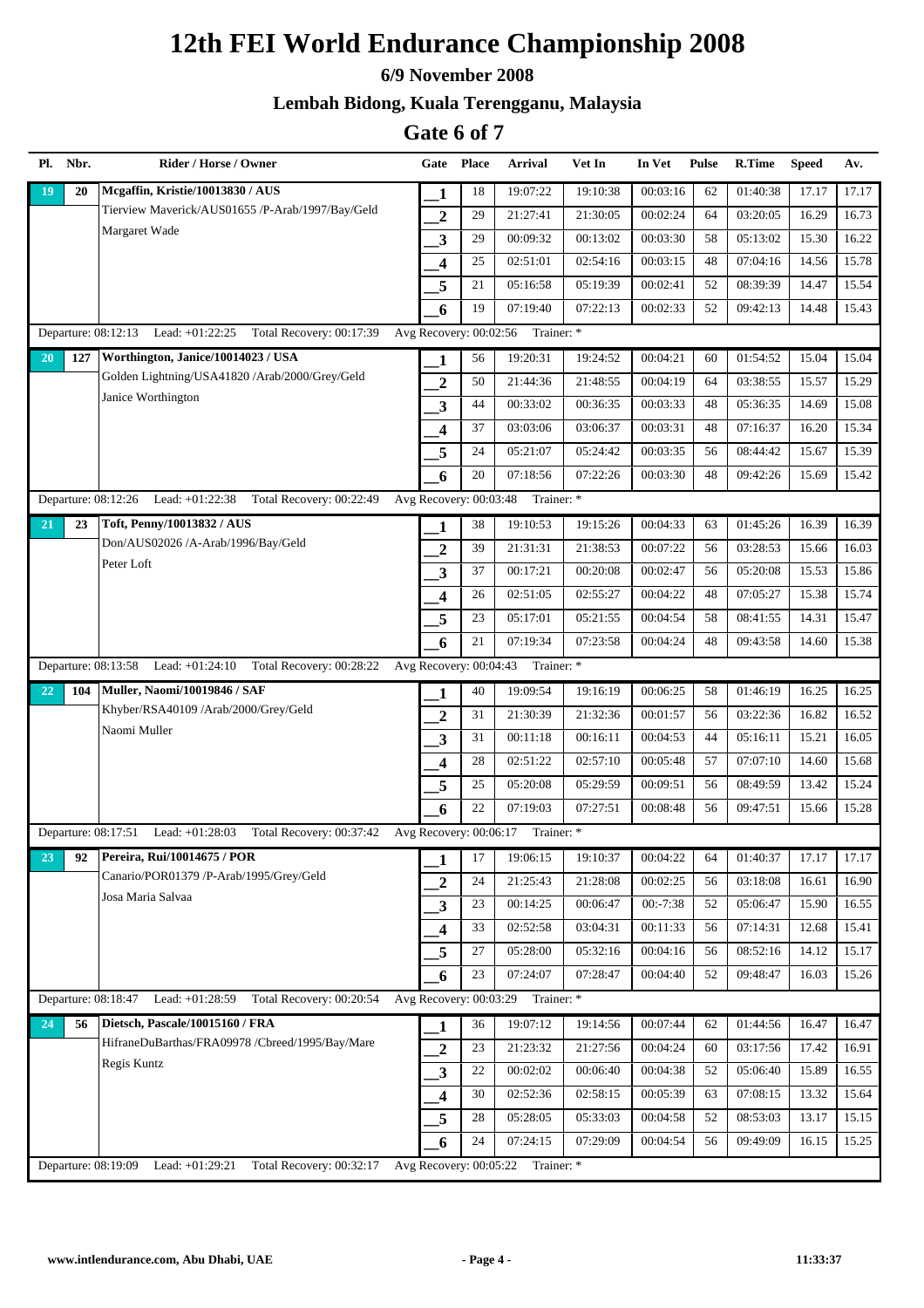#### **6/9 November 2008**

### **Lembah Bidong, Kuala Terengganu, Malaysia**

| Pl. Nbr.            | Rider / Horse / Owner                                           | Gate                    | <b>Place</b> | Arrival                           | Vet In   | In Vet   | <b>Pulse</b> | R.Time   | <b>Speed</b> | Av.   |
|---------------------|-----------------------------------------------------------------|-------------------------|--------------|-----------------------------------|----------|----------|--------------|----------|--------------|-------|
| 34<br>25            | Di Geronimo, Pietro/10032032 / BEL                              | 1                       | 27           | 19:06:43                          | 19:13:10 | 00:06:27 | 56           | 01:43:10 | 16.75        | 16.75 |
|                     | SD Mengali/BA4443 /Arab/1999/Chestnut/Geld                      | $\boldsymbol{2}$        | 19           | 21:20:25                          | 21:24:55 | 00:04:30 | 63           | 03:14:55 | 17.66        | 17.18 |
|                     | Pietro Di Geronimo                                              | 3                       | 17           | 23:55:04                          | 23:58:57 | 00:03:53 | 52           | 04:58:57 | 16.61        | 16.98 |
|                     |                                                                 | $\boldsymbol{4}$        | 32           | 02:52:39                          | 03:03:29 | 00:10:50 | 52           | 07:13:29 | 12.04        | 15.45 |
|                     |                                                                 | 5                       | 26           | 05:26:23                          | 05:31:34 | 00:05:11 | 52           | 08:51:34 | 14.07        | 15.19 |
|                     |                                                                 | 6                       | 25           | 07:24:24                          | 07:29:20 | 00:04:56 | 56           | 09:49:20 | 15.68        | 15.24 |
|                     | Departure: 08:19:20 Lead: +01:29:32 Total Recovery: 00:35:47    | Avg Recovery: 00:05:57  |              | Trainer: *                        |          |          |              |          |              |       |
| 122<br>26           | Brunjes, Kathy/10021149 / USA                                   | 1                       | 97           | 19:17:00                          | 19:45:26 | 00:28:26 | 60           | 02:15:26 | 12.76        | 12.76 |
|                     | Theatric/USA40137 /Arab/1998/Chestnut/Geld                      | $\boldsymbol{2}$        | 76           | 22:10:30                          | 22:12:44 | 00:02:14 | 62           | 04:02:44 | 15.10        | 13.79 |
|                     | Katherine J. Brunjes                                            | $\mathbf{3}$            | 55           | 00:44:58                          | 00:51:46 | 00:06:48 | 56           | 05:51:46 | 15.85        | 14.43 |
|                     |                                                                 | 4                       | 43           | 03:26:57                          | 03:32:30 | 00:05:33 | 60           | 07:42:30 | 14.63        | 14.48 |
|                     |                                                                 | 5                       | 30           | 05:40:03                          | 05:44:13 | 00:04:10 | 52           | 09:04:13 | 16.89        | 14.84 |
|                     |                                                                 | 6                       | 26           | 07:30:07                          | 07:33:41 | 00:03:34 | 60           | 09:53:41 | 18.32        | 15.13 |
| Departure: 08:23:41 | Lead: +01:33:53<br>Total Recovery: 00:50:45                     | Avg Recovery: 00:08:27  |              | Trainer: *                        |          |          |              |          |              |       |
| 27<br>73            | Garatti, Simona/10018127 / ITA                                  | 1                       | 37           | 19:11:20                          | 19:15:08 | 00:03:48 | 64           | 01:45:08 | 16.44        | 16.44 |
|                     | Z'tadore Al Maury/ITA40762 /Arab/1996/CN/Mare                   | $\overline{2}$          | 41           | 21:31:24                          | 21:41:36 | 00:10:12 | 60           | 03:31:36 | 15.22        | 15.82 |
|                     | Simona Garatti                                                  | $\overline{\mathbf{3}}$ | 41           | 00:24:01                          | 00:28:50 | 00:04:49 | 46           | 05:28:50 | 14.74        | 15.44 |
|                     |                                                                 | 4                       | 34           | 03:01:19                          | 03:05:53 | 00:04:34 | 44           | 07:15:53 | 15.13        | 15.36 |
|                     |                                                                 | 5                       | 29           | 05:37:51                          | 05:42:54 | 00:05:03 | 40           | 09:02:54 | 12.90        | 14.88 |
|                     |                                                                 | 6                       | 27           | 07:46:58                          | 07:50:55 | 00:03:57 | 44           | 10:10:55 | 13.32        | 14.70 |
|                     | Departure: 08:40:55 Lead: +01:51:07 Total Recovery: 00:32:23    | Avg Recovery: 00:05:23  |              | Trainer: *                        |          |          |              |          |              |       |
| 28<br>7             | Dupin De Greenwalt, Carolina/10028559 / ARG                     | 1                       | 21           | 19:05:37                          | 19:11:16 | 00:05:39 | 60           | 01:41:16 | 17.06        | 17.06 |
|                     | Jessie Q/ARG00926 /P-Arab/1996/Grey/Mare                        | $\overline{2}$          | 13           | 21:19:28                          | 21:22:59 | 00:03:31 | 60           | 03:12:59 | 17.66        | 17.35 |
|                     | Carolina Greenwalt                                              | $\mathbf{3}$            | 5            | 23:45:44                          | 23:49:24 | 00:03:40 | 54           | 04:49:24 | 17.92        | 17.54 |
|                     |                                                                 | $\overline{\mathbf{4}}$ | 39           | 03:06:33                          | 03:10:26 | 00:03:53 | 48           | 07:20:26 | 10.73        | 15.20 |
|                     |                                                                 | 5                       | 32           | 05:41:58                          | 05:47:05 | 00:05:07 | 52           | 09:07:05 | 12.94        | 14.76 |
|                     |                                                                 | 6                       | 28           | 07:47:49                          | 07:51:18 | 00:03:29 | 52           | 10:11:18 | 14.11        | 14.69 |
|                     | Departure: 08:41:18 Lead: +01:51:30<br>Total Recovery: 00:25:19 |                         |              | Avg Recovery: 00:04:13 Trainer: * |          |          |              |          |              |       |
| 29<br>88            | Al Fori, Mahmood/10035632 / OMA                                 | 1                       | 46           | 19:09:31                          | 19:20:43 | 00:11:12 | 56           | 01:50:43 | 15.61        | 15.61 |
|                     | Kalifat Du Castel/GER41044 /Arab/1998/CN/Mare                   | $\boldsymbol{2}$        | 47           | 21:40:27                          | 21:47:39 | 00:07:12 | 58           | 03:37:39 | 15.15        | 15.38 |
|                     | Royal Cavalry Sultanate of Oman                                 | $\mathbf{3}$            | 39           | 00:22:10                          | 00:27:52 | 00:05:42 | 52           | 05:27:52 | 15.68        | 15.48 |
|                     |                                                                 | $\overline{\mathbf{4}}$ | 38           | 03:01:26                          | 03:06:46 | 00:05:20 | 54           | 07:16:46 | 14.88        | 15.33 |
|                     |                                                                 | 5                       | 31           | 05:40:11                          | 05:44:45 | 00:04:34 | 56           | 09:04:45 | 12.78        | 14.82 |
|                     |                                                                 | 6                       | 29           | 07:45:47                          | 07:51:52 | 00:06:05 | 48           | 10:11:52 | 13.50        | 14.68 |
|                     | Departure: 08:41:52 Lead: +01:52:04 Total Recovery: 00:40:05    | Avg Recovery: 00:06:40  |              | Trainer: *                        |          |          |              |          |              |       |
| 30<br>125           | Kanavy, Valerie/10014017 / USA                                  | 1                       | 95           | 19:17:15                          | 19:44:13 | 00:26:58 | 60           | 02:14:13 | 12.88        | 12.88 |
|                     | Flash Flame/USA10776 /Arab/1998/Grey/Mare                       | $\overline{\mathbf{2}}$ | 71           | 22:02:33                          | 22:05:44 | 00:03:11 | 64           | 03:55:44 | 15.96        | 14.20 |
|                     | Valerie Kanavy                                                  | 3                       | 56           | 00:45:11                          | 00:51:57 | 00:06:46 | 54           | 05:51:57 | 14.87        | 14.42 |
|                     |                                                                 | $\overline{\mathbf{4}}$ | 44           | 03:18:19                          | 03:33:14 | 00:14:55 | 56           | 07:43:14 | 14.56        | 14.46 |
|                     |                                                                 | 5                       | 33           | 05:49:59                          | 05:56:12 | 00:06:13 | 56           | 09:16:12 | 14.84        | 14.52 |
|                     |                                                                 | 6                       | 30           | 07:46:04                          | 07:55:02 | 00:08:58 | 60           | 10:15:02 | 15.40        | 14.60 |
| Departure: 08:45:02 | Lead: $+01:55:14$<br>Total Recovery: 01:07:01                   |                         |              | Avg Recovery: 00:11:10 Trainer: * |          |          |              |          |              |       |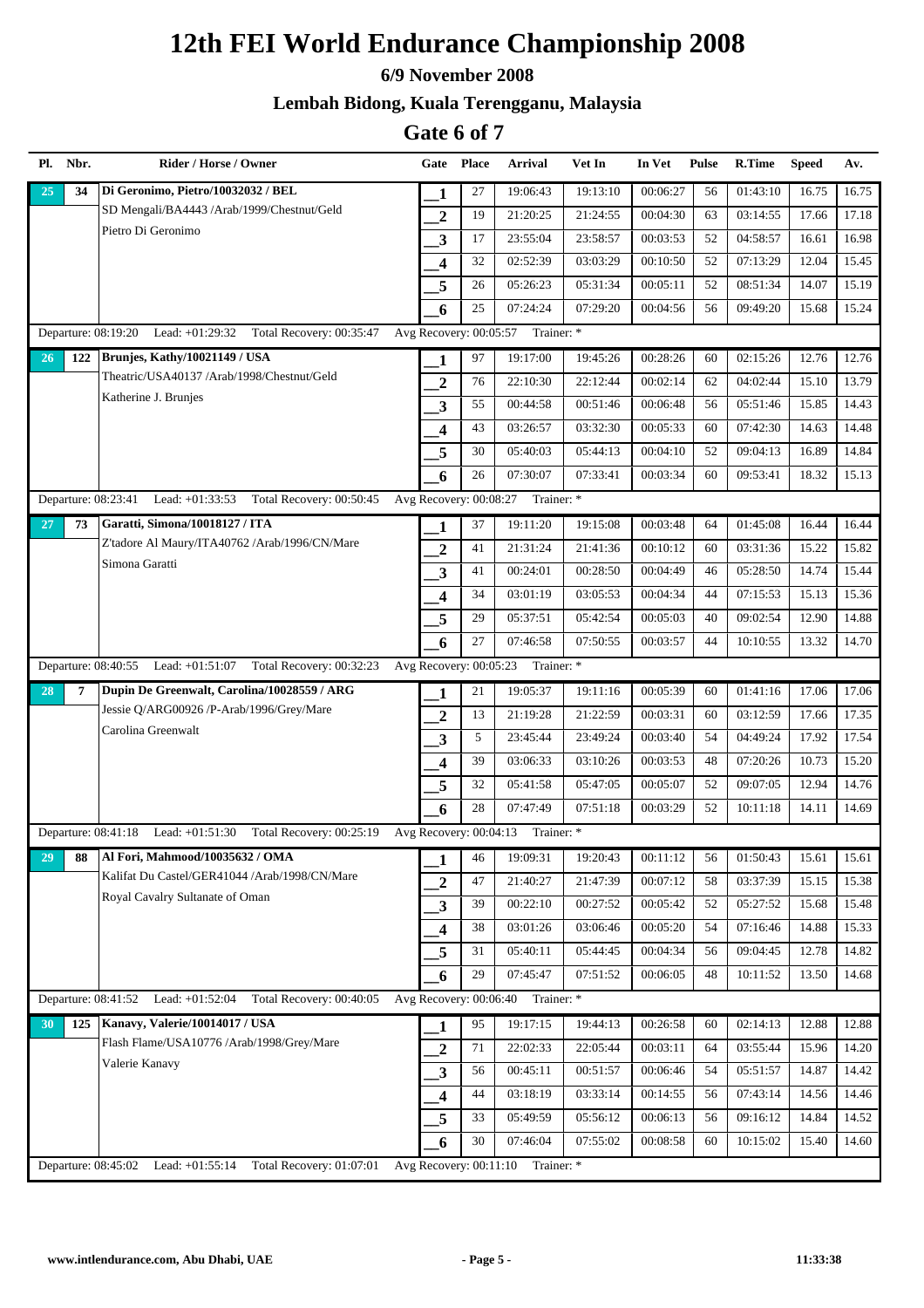#### **6/9 November 2008**

### **Lembah Bidong, Kuala Terengganu, Malaysia**

|    | Pl. Nbr. | Rider / Horse / Owner                                                | Gate                                           | <b>Place</b> | Arrival                           | Vet In   | In Vet   | <b>Pulse</b> | <b>R.Time</b> | <b>Speed</b> | Av.   |
|----|----------|----------------------------------------------------------------------|------------------------------------------------|--------------|-----------------------------------|----------|----------|--------------|---------------|--------------|-------|
| 31 | 76       | Laliscia, Gianluca/10013935 / ITA                                    | 1                                              | 80           | 19:33:22                          | 19:36:23 | 00:03:01 | 48           | 02:06:23      | 13.67        | 13.67 |
|    |          | Kohl/ITA09195 /Arab/1995/Bay/Stall                                   | $\boldsymbol{2}$                               | 74           | 22:10:09                          | 22:11:40 | 00:01:31 | 56           | 04:01:40      | 14.05        | 13.85 |
|    |          | Al Aasfa Ltd                                                         | 3                                              | 59           | 01:07:30                          | 01:09:31 | 00:02:01 | 64           | 06:09:31      | 13.52        | 13.74 |
|    |          |                                                                      | 4                                              | 50           | 03:52:59                          | 03:56:24 | 00:03:25 | 60           | 08:06:24      | 13.86        | 13.77 |
|    |          |                                                                      | 5                                              | 34           | 06:20:13                          | 06:22:51 | 00:02:38 | 60           | 09:42:51      | 14.31        | 13.86 |
|    |          |                                                                      | 6                                              | 31           | 08:21:21                          | 08:23:48 | 00:02:27 | 60           | 10:43:48      | 14.87        | 13.95 |
|    |          | Departure: 09:13:48 Lead: +02:24:00 Total Recovery: 00:15:03         | Avg Recovery: 00:02:30                         |              | Trainer: *                        |          |          |              |               |              |       |
| 32 | 74       | Giacchero, Patrizia/10014543 / ITA                                   | 1                                              | 44           | 19:11:17                          | 19:17:59 | 00:06:42 | 60           | 01:47:59      | 16.00        | 16.00 |
|    |          | Locace/ITA41054 /./1999/Dun/Geld                                     | $\boldsymbol{2}$                               | 46           | 21:43:03                          | 21:46:17 | 00:03:14 | 64           | 03:36:17      | 14.96        | 15.48 |
|    |          | Gabriella Bordone                                                    | $\mathbf{3}$                                   | 49           | 00:24:03                          | 00:43:03 | 00:19:00 | 50           | 05:43:03      | 13.63        | 14.80 |
|    |          |                                                                      | $\overline{\mathbf{4}}$                        | 45           | 03:27:09                          | 03:34:33 | 00:07:24 | 56           | 07:44:33      | 13.33        | 14.41 |
|    |          |                                                                      | 5                                              | 35           | 06:12:22                          | 06:23:38 | 00:11:16 | 52           | 09:43:38      | 11.59        | 13.84 |
|    |          |                                                                      | 6                                              | 32           | 08:21:42                          | 08:28:45 | 00:07:03 | 52           | 10:48:45      | 13.91        | 13.85 |
|    |          | Departure: 09:18:45<br>Lead: +02:28:57<br>Total Recovery: 00:54:39   | Avg Recovery: 00:09:06                         |              | Trainer: *                        |          |          |              |               |              |       |
| 33 | 90       | Cacheirinha, Filipe/10014057 / POR                                   | 1                                              | 63           | 19:24:06                          | 19:26:56 | 00:02:50 | 62           | 01:56:56      | 14.78        | 14.78 |
|    |          | Papoila/POR01710 /Arab/1996/Grey/Mare                                | $\boldsymbol{2}$                               | 69           | 22:00:45                          | 22:02:56 | 00:02:11 | 56           | 03:52:56      | 13.97        | 14.37 |
|    |          | Ana Pinto Barbas                                                     | $\mathbf{3}$                                   | 58           | 00:51:18                          | 00:55:10 | 00:03:52 | 56           | 05:55:10      | 14.14        | 14.29 |
|    |          |                                                                      | 4                                              | 49           | 03:46:29                          | 03:49:43 | 00:03:14 | 60           | 07:59:43      | 13.01        | 13.96 |
|    |          |                                                                      | 5                                              | 40           | 06:35:27                          | 06:39:26 | 00:03:59 | 56           | 09:59:26      | 11.53        | 13.47 |
|    |          |                                                                      | 6                                              | 33           | 08:37:47                          | 08:42:05 | 00:04:18 | 56           | 11:02:05      | 14.46        | 13.57 |
|    |          | Lead: +02:42:17<br>Total Recovery: 00:20:24<br>Departure: 09:32:05   | Avg Recovery: 00:03:24                         |              | Trainer: *                        |          |          |              |               |              |       |
| 34 | 84       | Smith, Andrea/10033110 / NZL                                         | 1                                              | 61           | 19:21:08                          | 19:25:25 | 00:04:17 | 54           | 01:55:25      | 14.97        | 14.97 |
|    |          | Sierra Nevada/ /A-Arab/1998/Grey/Geld                                | $\mathbf{2}$                                   | 57           | 21:50:36                          | 21:53:52 | 00:03:16 | 58           | 03:43:52      | 14.94        | 14.96 |
|    |          | Andrea Smith                                                         | $\mathbf{3}$                                   | 46           | 00:33:09                          | 00:36:44 | 00:03:35 | 60           | 05:36:44      | 15.31        | 15.07 |
|    |          |                                                                      | $\overline{\mathbf{4}}$                        | 35           | 03:02:37                          | 03:06:26 | 00:03:49 | 60           | 07:16:26      | 16.25        | 15.34 |
|    |          |                                                                      | 5                                              | 39           | 06:35:54                          | 06:39:17 | 00:03:23 | 60           | 09:59:17      | 8.47         | 13.48 |
|    |          |                                                                      | 6                                              | 34           | 08:39:24                          | 08:42:09 | 00:02:45 | 51           | 11:02:09      | 14.41        | 13.57 |
|    |          | Lead: +02:42:21<br>Total Recovery: 00:21:05<br>Departure: 09:32:09   |                                                |              | Avg Recovery: 00:03:30 Trainer: * |          |          |              |               |              |       |
| 35 | 71       | Catalano, Vincenzo/10025169 / ITA                                    | $\mathbf{1}% \in\mathbb{Z}_{+}^{d}[z,\bar{z}]$ | 72           | 19:27:07                          | 19:31:58 | 00:04:51 | 56           | 02:01:58      | 14.17        | 14.17 |
|    |          | Parytet/ITA09250 /Arab/1998/Grey/Stall                               | $\boldsymbol{2}$                               | 48           | 21:45:17                          | 21:48:31 | 00:03:14 | 62           | 03:38:31      | 16.78        | 15.32 |
|    |          | Ungolo Teresa                                                        | $\mathbf{3}$                                   | 42           | 00:29:18                          | 00:33:40 | 00:04:22 | 48           | 05:33:40      | 15.01        | 15.21 |
|    |          |                                                                      | $\overline{\mathbf{4}}$                        | 42           | 03:27:07                          | 03:31:41 | 00:04:34 | 48           | 07:41:41      | 12.65        | 14.50 |
|    |          |                                                                      | 5                                              | 41           | 06:40:52                          | 06:45:36 | 00:04:44 | 46           | 10:05:36      | 9.59         | 13.34 |
|    |          |                                                                      | 6                                              | 35           | 08:38:27                          | 08:42:17 | 00:03:50 | 56           | 11:02:17      | 15.98        | 13.56 |
|    |          | Departure: 09:32:17 Lead: +02:42:29 Total Recovery: 00:25:35         |                                                |              | Avg Recovery: 00:04:15 Trainer: * |          |          |              |               |              |       |
| 36 | 8        | Ismail, Md Azizie/1038700 / MAS                                      | 1                                              | 89           | 19:29:57                          | 19:40:58 | 00:11:01 | 64           | 02:10:58      | 13.19        | 13.19 |
|    |          | Janor Fee/MAS40102 /./2000/Grey/Mare                                 | $\overline{\mathbf{2}}$                        | 68           | 21:58:26                          | 22:02:42 | 00:04:16 | 60           | 03:52:42      | 15.92        | 14.39 |
|    |          | <b>TMKN</b>                                                          | 3                                              | 57           | 00:46:48                          | 00:52:25 | 00:05:37 | 64           | 05:52:25      | 14.43        | 14.40 |
|    |          |                                                                      | $\overline{\mathbf{4}}$                        | 55           | 04:06:10                          | 04:13:15 | 00:07:05 | 56           | 08:23:15      | 10.74        | 13.31 |
|    |          |                                                                      | 5                                              | 42           | 06:38:08                          | 06:45:48 | 00:07:40 | 56           | 10:05:48      | 13.46        | 13.33 |
|    |          |                                                                      | 6                                              | 36           | 08:41:08                          | 08:47:48 | 00:06:40 | 60           | 11:07:48      | 14.61        | 13.45 |
|    |          | Departure: 09:37:48<br>Lead: $+02:48:00$<br>Total Recovery: 00:42:19 | Avg Recovery: 00:07:03                         |              | Trainer: *                        |          |          |              |               |              |       |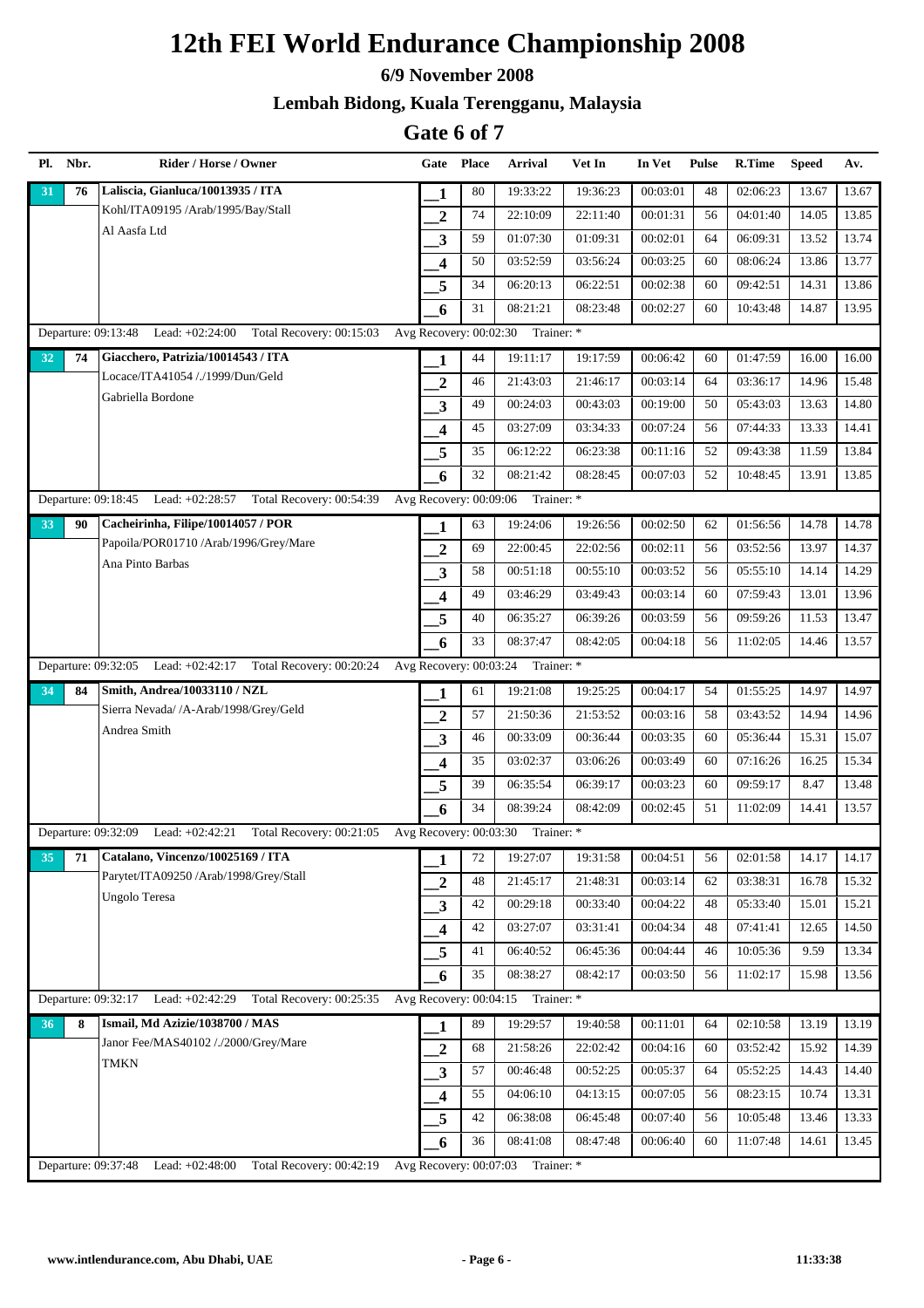#### **6/9 November 2008**

### **Lembah Bidong, Kuala Terengganu, Malaysia**

|    | Pl. Nbr. | Rider / Horse / Owner                                                | Gate                    | <b>Place</b> | Arrival                           | Vet In   | In Vet   | <b>Pulse</b> | R.Time   | <b>Speed</b> | Av.   |
|----|----------|----------------------------------------------------------------------|-------------------------|--------------|-----------------------------------|----------|----------|--------------|----------|--------------|-------|
| 37 | 44       | Arcaya, Ricardo/10032802 / CHI                                       | 1                       | 76           | 19:30:40                          | 19:34:39 | 00:03:59 | 64           | 02:04:39 | 13.86        | 13.86 |
|    |          | Don Pancho/CHI40077 /Arab/1999/White/Geld                            | $\boldsymbol{2}$        | 59           | 21:52:25                          | 21:54:45 | 00:02:20 | 64           | 03:44:45 | 16.18        | 14.90 |
|    |          | Ricardo Arcaya                                                       | 3                       | 51           | 00:39:49                          | 00:44:51 | 00:05:02 | 64           | 05:44:51 | 14.39        | 14.72 |
|    |          |                                                                      | 4                       | 47           | 03:31:29                          | 03:36:35 | 00:05:06 | 56           | 07:46:35 | 13.31        | 14.35 |
|    |          |                                                                      | 5                       | 38           | 06:34:09                          | 06:37:19 | 00:03:10 | 52           | 09:57:19 | 10.56        | 13.52 |
|    |          |                                                                      | 6                       | 37           | 08:46:10                          | 08:53:02 | 00:06:52 | 56           | 11:13:02 | 11.97        | 13.35 |
|    |          | Departure: 09:43:02 Lead: +02:53:14 Total Recovery: 00:26:29         | Avg Recovery: 00:04:24  |              | Trainer: *                        |          |          |              |          |              |       |
| 38 | 103      | De Villiers, Gillese/10015318 / SAF                                  | 1                       | 55           | 19:20:17                          | 19:24:16 | 00:03:59 | 52           | 01:54:16 | 15.12        | 15.12 |
|    |          | Traka Crypton/RSA40367 /Arab/2000/Bay/Geld                           | $\boldsymbol{2}$        | 64           | 21:53:08                          | 21:56:52 | 00:03:44 | 64           | 03:46:52 | 14.39        | 14.76 |
|    |          | <b>G</b> De Villers                                                  | $\overline{\mathbf{3}}$ | 50           | 00:36:29                          | 00:44:43 | 00:08:14 | 56           | 05:44:43 | 14.66        | 14.73 |
|    |          |                                                                      | 4                       | 48           | 03:31:09                          | 03:38:39 | 00:07:30 | 56           | 07:48:39 | 13.07        | 14.29 |
|    |          |                                                                      | 5                       | 37           | 06:19:49                          | 06:24:59 | 00:05:10 | 52           | 09:44:59 | 11.86        | 13.81 |
|    |          |                                                                      | 6                       | 38           | 08:44:38                          | 08:53:52 | 00:09:14 | 52           | 11:13:52 | 10.19        | 13.33 |
|    |          | Lead: +02:54:04<br>Departure: 09:43:52<br>Total Recovery: 00:37:51   | Avg Recovery: 00:06:18  |              | Trainer: *                        |          |          |              |          |              |       |
| 39 | 66       | Paiz Larrave, Fernando/10024808 / GUA                                | 1                       | 25           | 19:06:24                          | 19:12:46 | 00:06:22 | 64           | 01:42:46 | 16.82        | 16.82 |
|    |          | Farahon/GUA00227 /A-Arab/1997/Grey/Stall                             | $\boldsymbol{2}$        | 30           | 21:26:33                          | 21:30:24 | 00:03:51 | 64           | 03:20:24 | 16.59        | 16.71 |
|    |          | Luis Vega Aleman                                                     | $\mathbf{3}$            | 38           | 00:07:34                          | 00:21:20 | 00:13:46 | 60           | 05:21:20 | 14.29        | 15.80 |
|    |          |                                                                      | 4                       | 40           | 03:22:52                          | 03:26:15 | 00:03:23 | 60           | 07:36:15 | 12.01        | 14.68 |
|    |          |                                                                      | 5                       | 43           | 06:43:12                          | 06:46:13 | 00:03:01 | 60           | 10:06:13 | 9.20         | 13.32 |
|    |          |                                                                      | 6                       | 39           | 08:51:44                          | 08:54:39 | 00:02:55 | 54           | 11:14:39 | 13.24        | 13.31 |
|    |          | Departure: 09:44:39<br>Lead: +02:54:51 Total Recovery: 00:33:18      | Avg Recovery: 00:05:33  |              | Trainer: *                        |          |          |              |          |              |       |
| 40 | 31       | Taher Yousif, Yousif Ali/10020248 / BHR                              | 1                       | 42           | 19:07:38                          | 19:16:44 | 00:09:06 | 60           | 01:46:44 | 16.19        | 16.19 |
|    |          | Ganda Koy/FRA11795 /P-Arab/1996/Grey/Geld                            | $\mathbf{2}$            | 40           | 21:30:03                          | 21:40:33 | 00:10:30 | 56           | 03:30:33 | 15.60        | 15.90 |
|    |          | Royal Endurance Team of Bahrain                                      | $\mathbf{3}$            | 18           | 23:55:00                          | 23:59:54 | 00:04:54 | 52           | 04:59:54 | 19.34        | 16.93 |
|    |          |                                                                      | $\overline{\mathbf{4}}$ | 52           | 03:51:46                          | 03:59:01 | 00:07:15 | 60           | 08:09:01 | 8.57         | 13.69 |
|    |          |                                                                      | 5                       | 44           | 06:40:30                          | 06:49:23 | 00:08:53 | 60           | 10:09:23 | 11.47        | 13.25 |
|    |          |                                                                      | 6                       | 40           | 09:01:12                          | 09:05:08 | 00:03:56 | 54           | 11:25:08 | 11.96        | 13.11 |
|    |          | Lead: +03:05:20<br>Total Recovery: 00:44:34<br>Departure: 09:55:08   |                         |              | Avg Recovery: 00:07:25 Trainer: * |          |          |              |          |              |       |
| 41 | 131      | Fernandez Danvila, Sofia Maria/10028350 / URU                        | 1                       | 78           | 19:06:58                          | 19:35:58 | 00:29:00 | 52           | 02:05:58 | 13.72        | 13.72 |
|    |          | Norteno /URU40285 /Crsbreed/1999/Grey/Geld                           | $\boldsymbol{2}$        | 84           | 22:14:49                          | 22:26:46 | 00:11:57 | 64           | 04:16:46 | 12.39        | 13.04 |
|    |          | Haras Valle Verde                                                    | $\mathbf{3}$            | 63           | 01:13:52                          | 01:18:04 | 00:04:12 | 56           | 06:18:04 | 14.25        | 13.43 |
|    |          |                                                                      | $\overline{\mathbf{4}}$ | 56           | 04:16:17                          | 04:19:26 | 00:03:09 | 58           | 08:29:26 | 12.33        | 13.14 |
|    |          |                                                                      | 5                       | 46           | 07:08:25                          | 07:12:32 | 00:04:07 | 60           | 10:32:32 | 11.21        | 12.77 |
|    |          |                                                                      | 6                       | 41           | 09:16:14                          | 09:19:16 | 00:03:02 | 56           | 11:39:16 | 13.58        | 12.85 |
|    |          | Departure: 10:09:16 Lead: +03:19:28 Total Recovery: 00:55:27         |                         |              | Avg Recovery: 00:09:14 Trainer: * |          |          |              |          |              |       |
| 42 | 111      | Saenz Curto, Carlota/10038363 / SPA                                  | 1                       | 101          | 19:42:55                          | 19:52:03 | 00:09:08 | 57           | 02:22:03 | 12.16        | 12.16 |
|    |          | Mimosa/ESP04205 /./1992/Grey/Stall                                   | $\overline{\mathbf{2}}$ | 83           | 22:21:46                          | 22:24:50 | 00:03:04 | 56           | 04:14:50 | 14.36        | 13.14 |
|    |          | Carlota Saez Curto                                                   | 3                       | 71           | 01:35:11                          | 01:38:53 | 00:03:42 | 48           | 06:38:53 | 12.00        | 12.73 |
|    |          |                                                                      | $\overline{\mathbf{4}}$ | 57           | 04:18:48                          | 04:22:47 | 00:03:59 | 56           | 08:32:47 | 14.22        | 13.06 |
|    |          |                                                                      | 5                       | 45           | 07:08:34                          | 07:11:50 | 00:03:16 | 48           | 10:31:50 | 11.59        | 12.78 |
|    |          |                                                                      | 6                       | 42           | 09:17:31                          | 09:22:05 | 00:04:34 | 54           | 11:42:05 | 12.90        | 12.79 |
|    |          | Departure: 10:12:05<br>Lead: $+03:22:17$<br>Total Recovery: 00:27:43 | Avg Recovery: 00:04:37  |              | Trainer: *                        |          |          |              |          |              |       |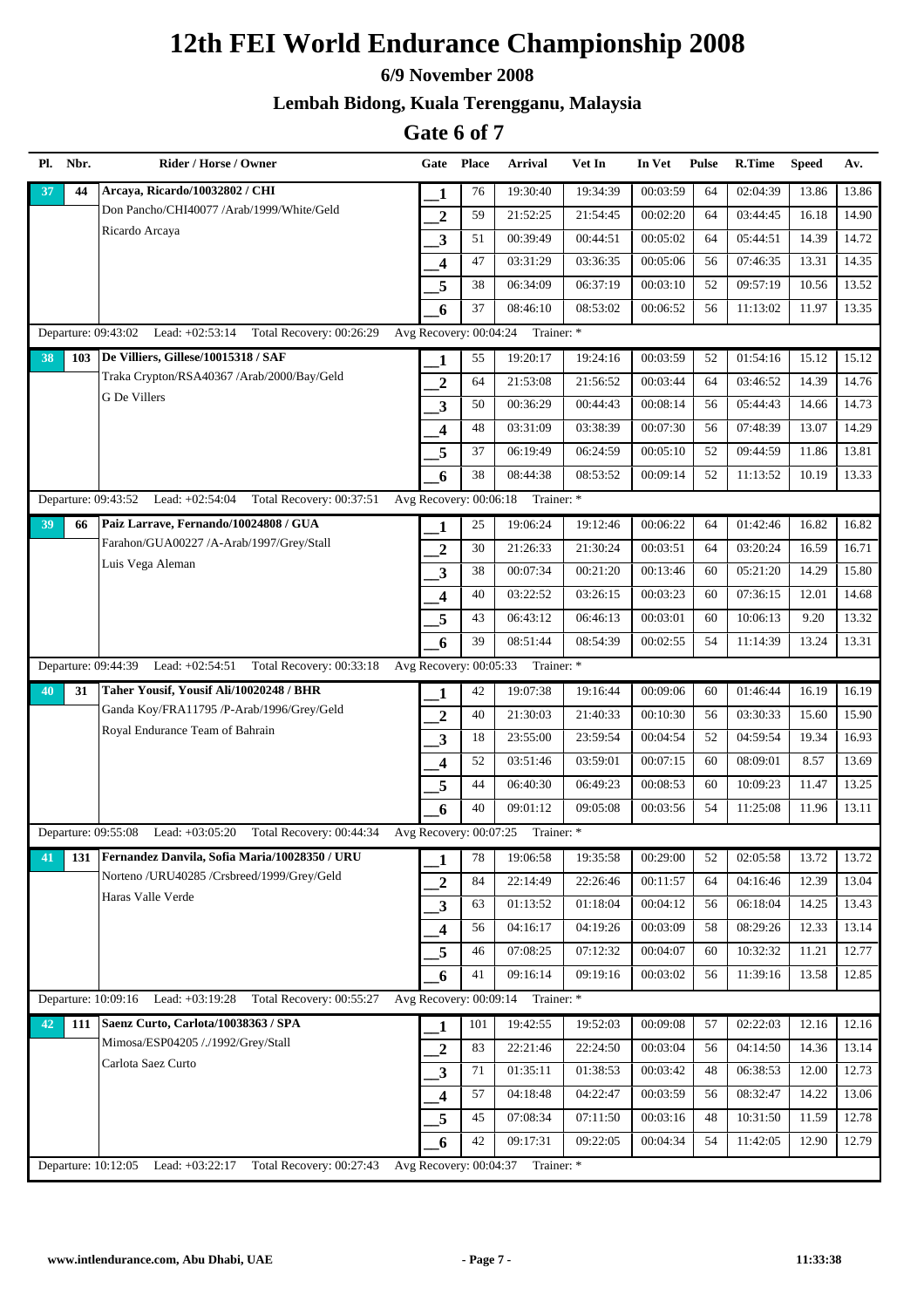#### **6/9 November 2008**

### **Lembah Bidong, Kuala Terengganu, Malaysia**

| Pl. | Nbr. | Rider / Horse / Owner                                              |                                     | Gate Place | <b>Arrival</b>                    | Vet In   | In Vet   | <b>Pulse</b> | R.Time   | <b>Speed</b> | Av.   |
|-----|------|--------------------------------------------------------------------|-------------------------------------|------------|-----------------------------------|----------|----------|--------------|----------|--------------|-------|
| 43  | 112  | Yebra Altimiras, Anna/10013887 / SPA                               | 1                                   | 92         | 19:13:04                          | 19:42:37 | 00:29:33 | 64           | 02:12:37 | 13.03        | 13.03 |
|     |      | Vanita Vint Vacora/ESP02900 /Arab/1995/Grey/Mare                   | $\overline{2}$                      | 92         | 22:28:39                          | 22:37:05 | 00:08:26 | 56           | 04:27:05 | 12.05        | 12.54 |
|     |      | Francesc Yebra                                                     | 3                                   | 73         | 01:34:59                          | 01:39:55 | 00:04:56 | 52           | 06:39:55 | 13.01        | 12.69 |
|     |      |                                                                    | 4                                   | 58         | 04:18:43                          | 04:28:09 | 00:09:26 | 54           | 08:38:09 | 13.70        | 12.92 |
|     |      |                                                                    | 5                                   | 47         | 07:08:29                          | 07:15:10 | 00:06:41 | 52           | 10:35:10 | 11.79        | 12.72 |
|     |      |                                                                    | 6                                   | 43         | 09:17:25                          | 09:23:06 | 00:05:41 | 48           | 11:43:06 | 13.34        | 12.78 |
|     |      | Departure: 10:13:06 Lead: +03:23:18 Total Recovery: 01:04:43       | Avg Recovery: $00:\overline{10:47}$ |            | Trainer: *                        |          |          |              |          |              |       |
| 44  | 40   | Gielen, Robert/10018527 / CAN                                      | 1                                   | 102        | 19:44:04                          | 19:52:47 | 00:08:43 | 52           | 02:22:47 | 12.10        | 12.10 |
|     |      | F.C. Galaxy/CAN02782 /Arab/1997/Bay/Geld                           | $\overline{2}$                      | 91         | 22:30:10                          | 22:35:32 | 00:05:22 | 60           | 04:25:32 | 13.20        | 12.61 |
|     |      | Robert Gielen                                                      | 3                                   | 76         | 01:40:49                          | 01:47:11 | 00:06:22 | 50           | 06:47:11 | 12.20        | 12.47 |
|     |      |                                                                    | 4                                   | 61         | 04:41:05                          | 04:45:59 | 00:04:54 | 48           | 08:55:59 | 12.58        | 12.49 |
|     |      |                                                                    | 5                                   | 48         | 07:14:40                          | 07:20:04 | 00:05:24 | 52           | 10:40:04 | 13.26        | 12.62 |
|     |      |                                                                    | 6                                   | 44         | 09:18:27                          | 09:25:43 | 00:07:16 | 48           | 11:45:43 | 13.80        | 12.73 |
|     |      | Departure: 10:15:43<br>Lead: +03:25:55 Total Recovery: 00:38:01    | Avg Recovery: 00:06:20              |            | Trainer: *                        |          |          |              |          |              |       |
| 45  | 12   | Alihan, Abdul Halim/10040492 / MAS                                 | 1                                   | 70         | 19:20:54                          | 19:31:09 | 00:10:15 | 60           | 02:01:09 | 14.26        | 14.26 |
|     |      | BrookleighKentara/AUS40883 /A-A/2000/Grey/Mare                     | $\overline{2}$                      | 52         | 21:45:15                          | 21:49:35 | 00:04:20 | 60           | 03:39:35 | 16.46        | 15.25 |
|     |      | <b>RTES</b>                                                        | $\mathbf{3}$                        | 54         | 00:45:05                          | 00:51:16 | 00:06:11 | 56           | 05:51:16 | 13.12        | 14.45 |
|     |      |                                                                    | 4                                   | 51         | 03:52:50                          | 03:58:11 | 00:05:21 | 45           | 08:08:11 | 11.83        | 13.72 |
|     |      |                                                                    | 5                                   | 49         | 07:15:15                          | 07:20:34 | 00:05:19 | 46           | 10:40:34 | 9.06         | 12.61 |
|     |      |                                                                    | 6                                   | 45         | 09:17:35                          | 09:26:46 | 00:09:11 | 58           | 11:46:46 | 13.69        | 12.71 |
|     |      | Departure: 10:16:46 Lead: +03:26:58 Total Recovery: 00:40:37       | Avg Recovery: 00:06:46              |            | Trainer: *                        |          |          |              |          |              |       |
| 46  | 102  | Safranova, Katarina/10039913 / SLO                                 | 1                                   | 99         | 19:43:07                          | 19:51:18 | 00:08:11 | 64           | 02:21:18 | 12.23        | 12.23 |
|     |      | Nazira/SVK40018 /Arab/2000/Grey/Mare                               | $\overline{2}$                      | 93         | 22:34:21                          | 22:39:06 | 00:04:45 | 48           | 04:29:06 | 12.68        | 12.44 |
|     |      | Hilmi Boulbol                                                      | 3                                   | 77         | 01:42:03                          | 01:47:37 | 00:05:34 | 50           | 06:47:37 | 12.48        | 12.45 |
|     |      |                                                                    | $\overline{\mathbf{4}}$             | 63         | 04:43:47                          | 04:50:07 | 00:06:20 | 56           | 09:00:07 | 12.23        | 12.40 |
|     |      |                                                                    | 5                                   | 50         | 07:23:14                          | 07:30:21 | 00:07:07 | 48           | 10:50:21 | 12.52        | 12.42 |
|     |      |                                                                    | 6                                   | 46         | 09:31:06                          | 09:35:40 | 00:04:34 | 46           | 11:55:40 | 13.87        | 12.55 |
|     |      | Departure: 10:25:40 Lead: +03:35:52 Total Recovery: 00:36:31       |                                     |            | Avg Recovery: 00:06:05 Trainer: * |          |          |              |          |              |       |
| 47  | 42   | <b>Sturley, Ruth/10017844 / CAN</b>                                | 1                                   | 108        | 19:56:39                          | 20:07:53 | 00:11:14 | 60           | 02:37:53 | 10.95        | 10.95 |
|     |      | RBF Super Sport/CAN02334 /Arab/1993/CN/Geld                        | $\overline{2}$                      | 98         | 22:54:15                          | 22:57:51 | 00:03:36 | 60           | 04:47:51 | 12.47        | 11.63 |
|     |      | <b>Ruth Sturley</b>                                                | 3                                   | 81         | 01:52:39                          | 01:57:26 | 00:04:47 | 48           | 06:57:26 | 13.34        | 12.16 |
|     |      |                                                                    | 4                                   | 64         | 04:44:51                          | 04:50:39 | 00:05:48 | 48           | 09:00:39 | 13.15        | 12.39 |
|     |      |                                                                    | 5                                   | 51         | 07:26:44                          | 07:31:30 | 00:04:46 | 48           | 10:51:30 | 12.45        | 12.40 |
|     |      |                                                                    | 6                                   | 47         | 09:33:56                          | 09:39:45 | 00:05:49 | 52           | 11:59:45 | 13.28        | 12.48 |
|     |      | Departure: 10:29:45 Lead: +03:39:57 Total Recovery: 00:36:00       |                                     |            | Avg Recovery: 00:06:00 Trainer: * |          |          |              |          |              |       |
| 48  | 41   | Maccoubrey, Wendy/10018538 / CAN                                   | 1                                   | 103        | 19:48:34                          | 19:55:11 | 00:06:37 | 60           | 02:25:11 | 11.90        | 11.90 |
|     |      | Mariah/CAN02659 /Arab/1993/Grey/Geld                               | $\overline{\mathbf{2}}$             | 96         | 22:33:35                          | 22:42:57 | 00:09:22 | 57           | 04:32:57 | 12.68        | 12.27 |
|     |      | Wendy Maccoubrey                                                   | 3                                   | 79         | 01:44:03                          | 01:49:41 | 00:05:38 | 58           | 06:49:41 | 12.64        | 12.39 |
|     |      |                                                                    | $\overline{\mathbf{4}}$             | 66         | 04:48:42                          | 04:54:17 | 00:05:35 | 62           | 09:04:17 | 12.04        | 12.30 |
|     |      |                                                                    | 5                                   | 55         | 07:40:28                          | 07:48:05 | 00:07:37 | 56           | 11:08:05 | 11.15        | 12.09 |
|     |      |                                                                    | 6                                   | 48         | 09:50:20                          | 09:59:26 | 00:09:06 | 52           | 12:19:26 | 12.70        | 12.15 |
|     |      | Departure: 10:49:26<br>Lead: +03:59:38<br>Total Recovery: 00:43:55 | Avg Recovery: 00:07:19              |            | Trainer: *                        |          |          |              |          |              |       |